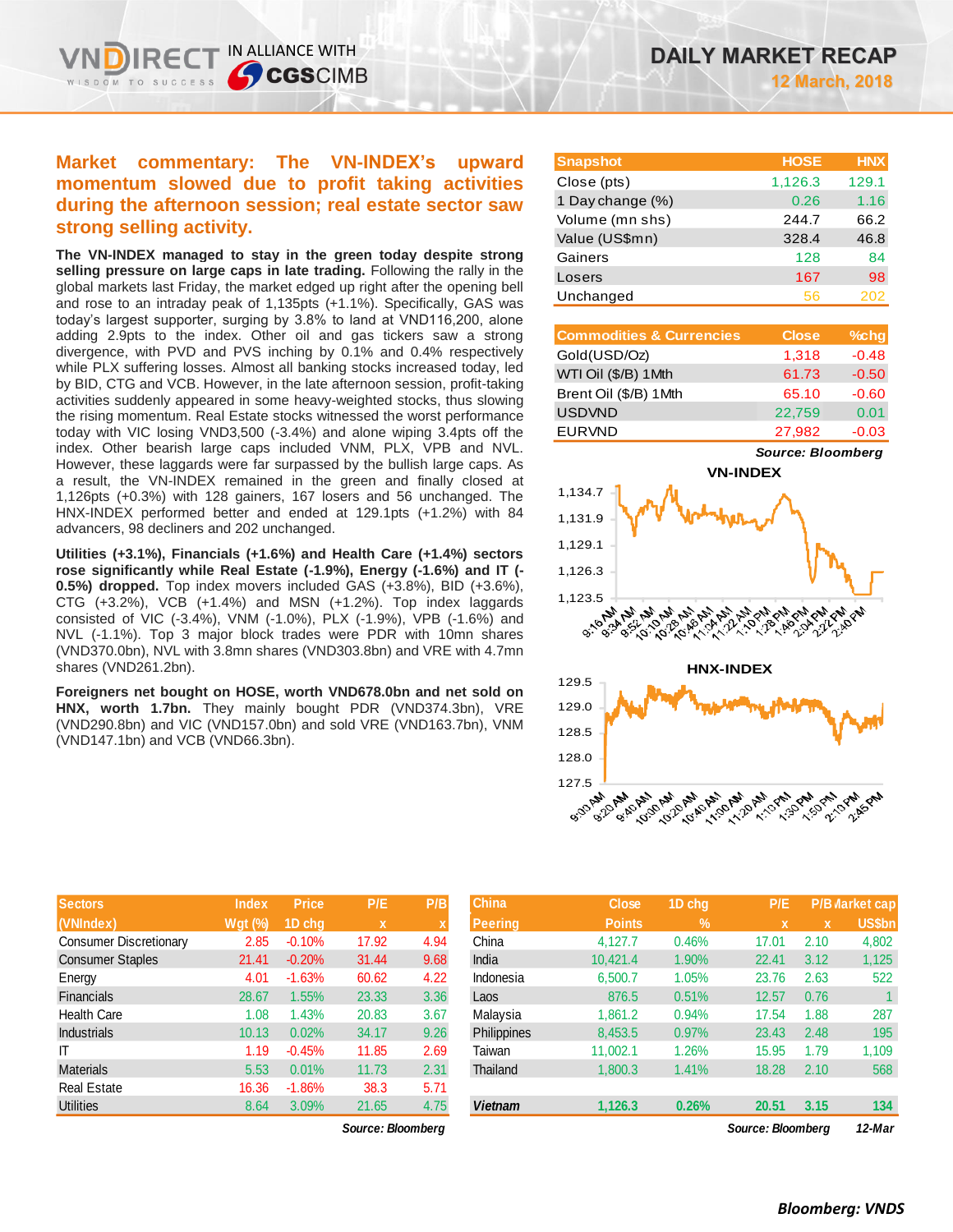## **Market News**

**Oil is near US\$62 as U.S. jobs fan optimism, rig drop eases fears.** Signs of strength in the U.S. economy and data showing American explorers curtailed drilling activity is helping oil hold gains after its biggest jump in seven months. Futures in New York were little changed after surging 3.2% on Friday, the most since July 25. After the U.S. boosted rigs drilling for oil for six straight weeks, American explorers idled four rigs last week, easing fears over surging shale production. Meanwhile, the country's jobs report topped estimates, increasing confidence in the world's biggest economy and raising investors' appetite for risk assets. The renewed confidence in oil comes as investors increasingly grow concerned that U.S. crude producers may undermine efforts by the OPEC and its allies to curb output. While Friday's jump helped push prices higher for the week, futures are still below their peak in January, with the market struggling to recoup losses from last month's broader market slump. As the rig count fell, "the market is starting to think that U.S. shale oil production may not steadily grow, which is supporting oil prices," Takayuki Nogami, chief economist at state-backed Japan Oil, Gas & Metals National Corp., said by phone from Tokyo. "The U.S. economy getting better means oil demand will be stronger." *(Bloomberg)*

**Manufacturing retains its dominant position in FDI allocation.** Vietnam's foreign direct investment (FDI) landscape was in flux in 2017. As at November, the country had attracted over US\$33.09bn in a total of 2,293 projects; increases of over 82.8% YoY and 52% YoY, respectively. While impressive, the more important insight into Vietnam's FDI figures lie in the shifts in industry focus and nationality of investors. Investors' changing preferences shed important light on future opportunities and challenges in Vietnam's investment landscape. Vietnam's network of trade agreements plays a significant role in determining the appetite for FDI in Vietnam. Investors in countries with existing free trade agreements (FTAs) with Vietnam, particularly those focused on manufactured goods, have long benefited from being able to export products from Vietnam at a significantly lower cost compared to similar production facilities located in China, which does not enjoy the same network of FTAs. *(En.vietnamnet.vn)*

**Vietnam revises up reference exchange rate.** Vietnam's central bank on Monday adjusted its reference exchange rate between Vietnamese dong and U.S. dollar up by VND5 to VND22,461/dollar. With the current trading band of plus or minus 3%, the ceiling exchange rate is VND23,134/dollar, and the floor rate is VND21,790/dollar, said the State Bank of Vietnam (SBV). Major commercial banks in Vietnam, including Vietcombank and BIDV, kept their exchange rates unchanged on Monday morning. Meanwhile, the rates listed at Vietinbank rose by VND48 to VND22,724/dollar (buying) and VND22,794/dollar (selling). The country kept foreign exchange rates fairly stable in 2017. Vietnam's foreign reserve has hit an all-time record high of US\$53bn as of Jan 10, according to the central bank. The reserves rose by nearly US\$11bn from mid-2017 and by roughly US\$12bn from late last year. *(Xinhuanet.com)*

# **Company Visit Note**

## **The PAN Group (PAN VN) – Visit note – NON-RATED**

**Through rigorous M&A activities in recent years, PAN Group (PAN) has transformed from a mundane services company to a prominent agriculture and food conglomerate in Vietnam with a portfolio of brands. We just had a meeting with PAN's managers, who provided some insights into the group's future direction.**

**The recent acquisition of a 30.5% stake in Sao Ta Foods JSC (FMC) in Jan 2018 should unlock synergies** through (1) bundling of the related but distinct product offerings of both seafood processing subsidiaries ABT (pangasius and clams) and FMC (shrimp), and (2) the spillover of R&D investments made by ABT to FMC which could help FMC expand its material zone and improve profitability.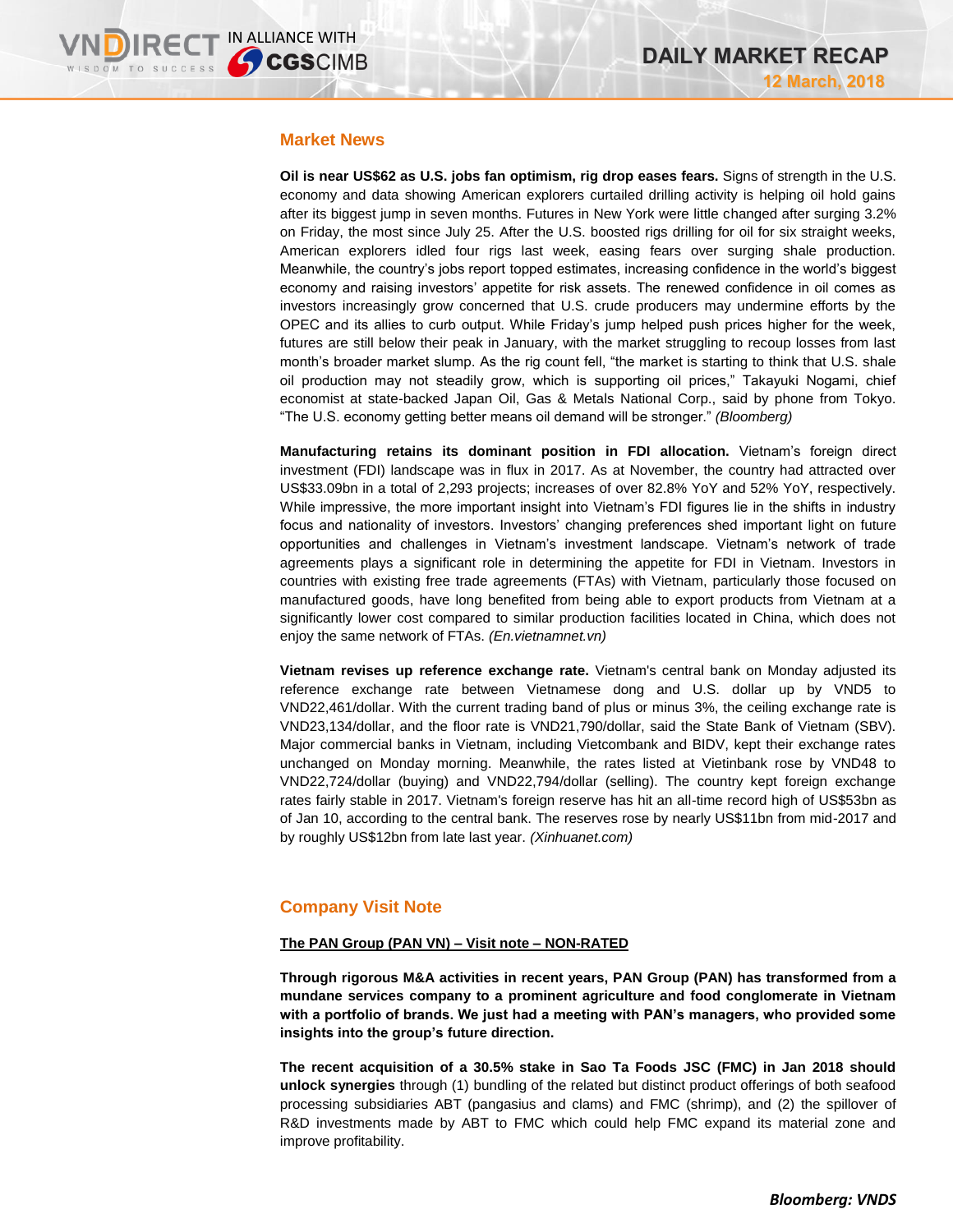**We believe 2018 will be another good year for the seed segment.** We expect rising sales fueled by farmers' gradual shift from home-saved seeds to certified, patented seeds for better yield and productivity. Meanwhile, profit margins could expand as PAN's seed producing subsidiaries restructure their product mix from low-margin seeds such as unpatented seeds, feed-grade corn seeds to higher-margin products, such as patented seeds and food-grade corn seeds.

**2018 reported earnings could grow at double digits** due to (1) full consolidation of FMC and BBC's business results, (2) strong performance of the seed segment, (3) a possible recovery in the seafood segment, as ABT will no longer suffer from the effect of 2016's drought-induced saltwater intrusion, and starting from 4Q2017 profit margins have recovered partly thanks to the implementation of a new water filtering system.

**Sharp share price appreciation since the beginning of 2018 could be credited to impressive 2017 business results.** PAN is currently trading at a TTM P/E of 21.7x which is fairly high compared to its peers. However, with strong potential in the seed and confectionary segment that is expected to boost 2018 EPS growth, we still consider PAN a good buy-and-hold investment opportunity for investors who want longer-term exposure to Vietnam's developing agriculture and food processing sectors.

*Read the full report: [HERE](https://static-02.vndirect.com.vn/uploads/prod/PAN_Visitnote_20170312.pdf)*

## **Japan Vietnam Medical Instrument JSC (JVC VN) – Visit note – NON-RATED**

**Financial health still shaky but the new board of management has now proven their ability to sustain the core operation while setting a new strategic direction. However, a potential sellout by key shareholders such as DI could threaten management continuity and lead to fresh uncertainty for the core operation.** 

**Core operations have been resurrected.** Device and consumable supply sales surged 27.1% in 9M FY17 from the previous year's low base but still only equivalent to 61% of FY2014 revenue level prior to the Chairman's arrest in 2015. Critical supplier, Hitachi (contributed 40% of FY16 revenue) granted exclusive distribution rights back to JVC in April 2017 following JVC's restructuring efforts and timely repayment of payables owed to Hitachi.

**Ghost receivables of the past to have no impact on future earnings.** JVC now fully provisioned for the bad-debt worth up to ~1,100bn related to receivables generated from inflated sales figures in the past. The recovery ratio for this amount is admittedly low and expected to be 1% in the best case. Hence, the management has not really focused on collection of these receivables and, instead, has concentrated on restoring the core operation and rebuilding the company's balance sheet.

**Hospital affiliate service contracting provide recurring revenue to buffer against volatility inherent in device sales and has potential to scale.** JVC is operating nearly 140 medical equipment systems in 80 hospitals (out of a total of 1,322 hospitals nationwide as of 2016 of which 1,091 were public facilities) in Vietnam under a profit-sharing agreement. The contracts last for 7- 10 years with payback periods of 1-3 years and gross margins of 20-30%, post profit share with the hospitals. Revenue from these contracts is expected to contribute 20% of FY17 revenue. The company will set up 20 new such hospital medical equipment systems in FY18 with several more contracts currently under negotiation. We believe that increased revenue contribution from this business line will improve overall quality of earnings, over time.

*Read the full report: [HERE](https://static-02.vndirect.com.vn/uploads/prod/JVC_Visitnote_20180312.pdf)*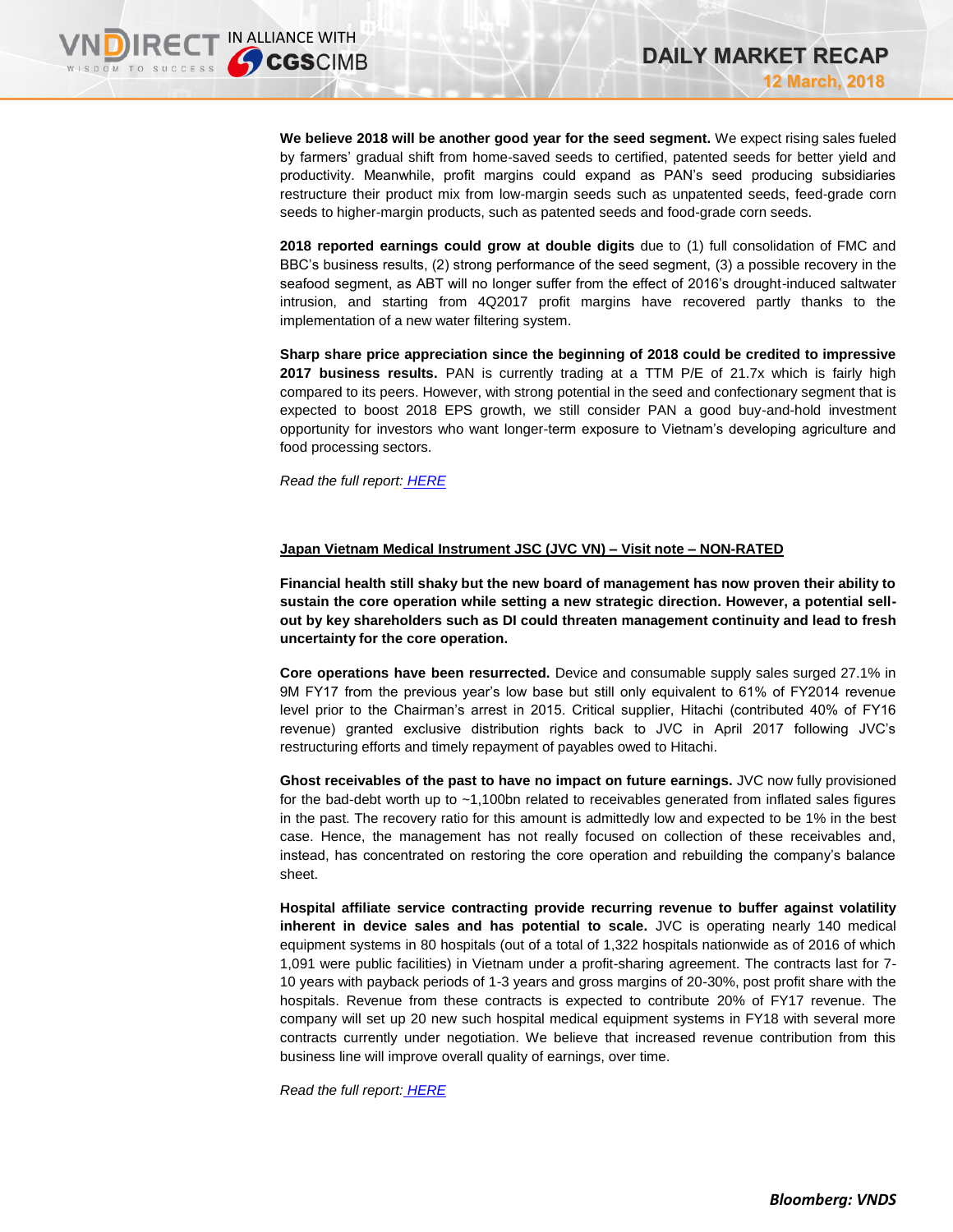# **Notable Corporate Events**

**FPT Corporation (FPT VN) – 2018 business plan:** According to documents prepared for the upcoming AGM on Apr 05, FPT has set 2018 business targets to achieve consolidated revenue of VND21,900bn (+10.7% YoY) and EBT of VND3,484bn (-18.1% YoY). *(Ndh.vn)*

**Vietnam National Shipping Lines (Vinalines - unlisted) - business activities:** Vinalines plans to divest stakes in 18 units including Vinaship and Vinalines Nha Trang during the period 2018-2020. Vinalines estimates the total initial investments in these 18 units to be worth VND1,957bn while the proceeds from the divestments are expected to be only VND1,614bn. The company expects to realize the largest losses from the divestment of its stake in Port of Hai Phong JSC of VND306bn and Cam Ranh Port JSC of VND83bn. *(Bloomberg and Baodautu.vn)*

*<to be continued>*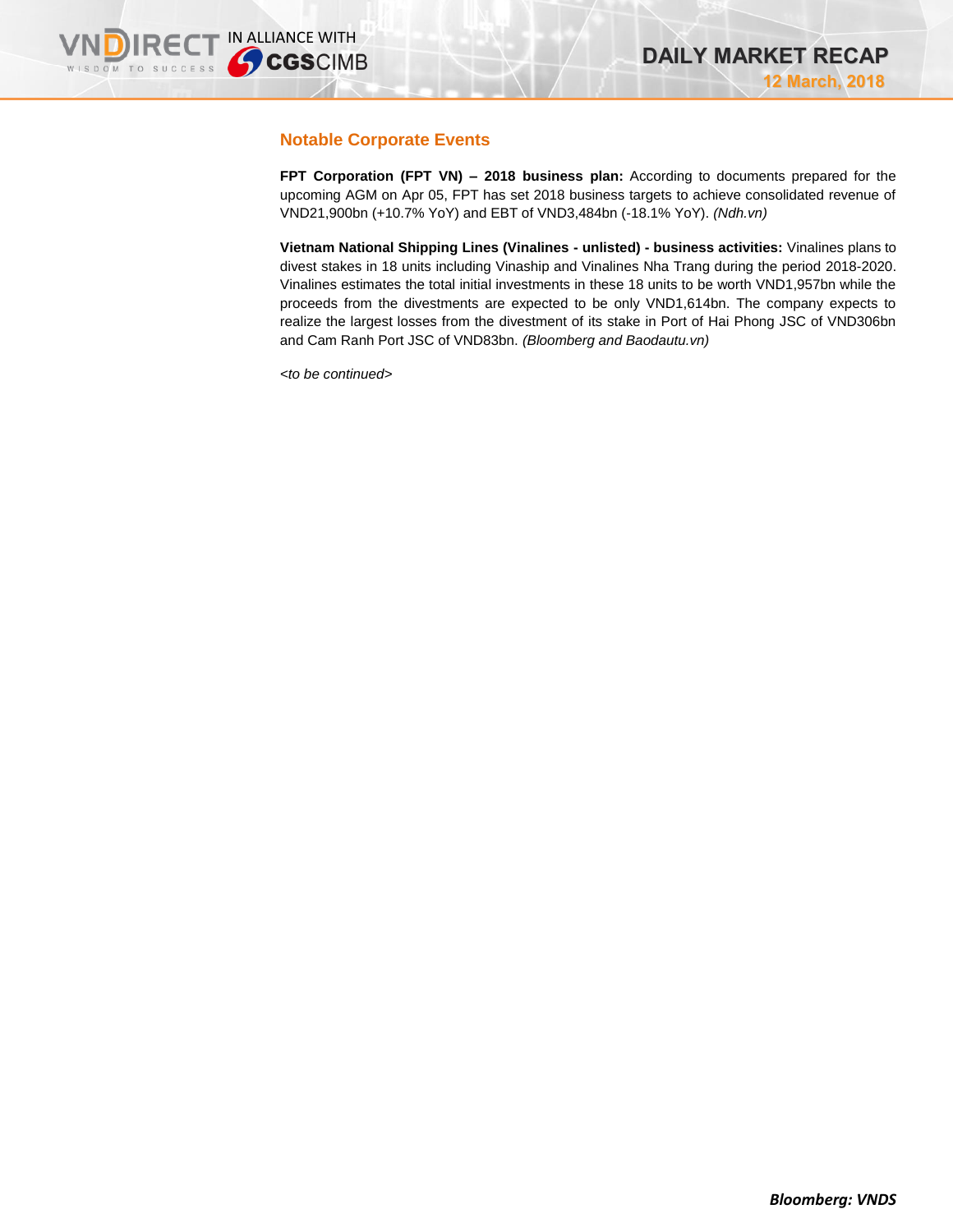# **COVERAGE SUMMARY**

**VNDIRECT IN ALLIANCE WITH** 

| Ticker          | <b>Adjusted</b><br>price | <b>Adjusted</b><br>target<br>price | <b>Upside</b> | Recom-<br>endation | <b>Investment thesis summary/Update</b>                                                                                                                                                                                                                                                                                                                                                                                                                                                                                   | <b>Latest</b><br>report |
|-----------------|--------------------------|------------------------------------|---------------|--------------------|---------------------------------------------------------------------------------------------------------------------------------------------------------------------------------------------------------------------------------------------------------------------------------------------------------------------------------------------------------------------------------------------------------------------------------------------------------------------------------------------------------------------------|-------------------------|
| PC <sub>1</sub> | 34,400                   | 42,100                             | 22.4%         | <b>ADD</b>         | Positive outlook for 2018 with surge in revenue thanks to: (1) New<br>contribution from My Dinh Plaza II and (2) commissioning of two new<br>hydropower plants in Q4, 2017.                                                                                                                                                                                                                                                                                                                                               |                         |
| <b>LPB</b>      | 16,100                   | 19,600                             | 21.7%         | ADD                | 1. Unique distribution advantage with more than 1000 PTOs across<br>country. Will be able to maintain strong credit growth thanks to good capital<br>buffer (CAR ~13%) and strong liquidity (LDR ~80%).<br>2. FY18 YE P/B cheap relative to peers.                                                                                                                                                                                                                                                                        | Link                    |
| <b>TDH</b>      | 15,550                   | 15,900                             | 2.3%          | <b>HOLD</b>        |                                                                                                                                                                                                                                                                                                                                                                                                                                                                                                                           |                         |
| <b>DCM</b>      | 12,600                   | 16,200                             | 28.6%         | ADD                | 1. Recovery in ASP (+6% in 2017 from low level in '16) and volume (+9% in<br>2017, supported by exporting activities), driven by recovery in agriculture<br>sector and global urea price cycle.<br>2. Gas price subsidy from PVN until the end of 2018 (guaranteeing ROE at<br>minimum 12%), preferential income tax rate of 5%<br>3. Possible change in VAT policy could reduce COGS and improve margins<br>by 2-3% pts.<br>4. PVN plans to divest 24.6% stake by 2018 which will add to free-float.                     |                         |
| <b>VJC</b>      | 209,900                  | 147,000                            | $-30.0%$      | <b>REDUCE</b>      | 1. VJC maintained strong Q3 transport and ancillary revenue growth of<br>34.4% YoY to touch VND6,185bn.<br>2. Delays in aircraft deliveries proved management's operational mettle,<br>pushing operational efficiency to new heights.<br>3. 2018 core net profit could touch VND6,574bn (+92.4% YoY)                                                                                                                                                                                                                      | Link                    |
| <b>NLG</b>      | 34,600                   | 31,850                             | $-7.9%$       | <b>HOLD</b>        | 1. NLG is well aligned with the new property market orientation. NLG<br>focuses on durable-demand products (affordable and social apartments<br>and landed properties).<br>2. FY2017 net revenue is forecasted at VND3,454 billion (+36.3% yoy) and<br>NPATMI at VND544 billion (+58% yoy). For 2018, revaluation of Hoang<br>Nam project will secure strong EAT growth. However, the share price is<br>reasonable this year.<br>3. Upside for the stock will come in 2018 as major projects are going to be<br>executed. | Link                    |
| <b>IMP</b>      | 63,500                   | 70,600                             | 11.2%         | <b>HOLD</b>        | 1. Largest jewelry retailer with rapid retail footprint expansion                                                                                                                                                                                                                                                                                                                                                                                                                                                         | Link                    |
| <b>PNJ</b>      | 172,700                  | 143,700                            | $-16.8%$      | <b>REDUCE</b>      | 2. Robust SSSG in 2017 (25%) and target SSSG FY18 of 12%.<br>3. FY18 EAT is forecasted to grow by 55%                                                                                                                                                                                                                                                                                                                                                                                                                     | Link                    |
| <b>ACV</b>      | 99,400                   | 83,700                             | $-15.8%$      | <b>REDUCE</b>      | 1. Passenger throughput could grow at more than 15% in the next few<br>years<br>2. Domestic passenger fees will increase by 22.7% yoy in 2018, FY18 EAT<br>to touch VND5,072b (+46.5%)<br>3. 2018 EV/EBITDA 11.9x, below peers average of 15x                                                                                                                                                                                                                                                                             | <b>Link</b>             |
| <b>BFC</b>      | 34,650                   | 43,338                             | 25.1%         | ADD                | 1. Leading NPK producer in terms of capacity (current 925k tons, could add<br>200k tons more in the North) and market share (15-16%)<br>2. Long-term growth from expansion strategy to Northern Vietnam<br>(+20%/year in volumes) and overseas market (Cambodia)                                                                                                                                                                                                                                                          |                         |
| <b>DRI</b>      | 10,400                   | 17,700                             | 70.2%         | ADD                | 1. Conservative forecast on FY2018 output.<br>2. Higher corporate tax obligation implies a 16-17% haircut to our 2017 and<br>2018 earnings forecast.<br>3. Slow earnings growth in 2018 but stronger growth expected in 2019<br>4. We reduce our target price by 17% to VND17,700/share mainly due to<br>the expected increase in the future tax burden.                                                                                                                                                                  | Link                    |
| <b>DPM</b>      | 22,500                   | 24,500                             | 8.9%          | <b>HOLD</b>        | 1. Gross margin fluctuates following movement in oil prices, 1H17<br>performance hurt by the sharp increase in oil/gas input price<br>2. NH3-NPK expansion projects will contribute to revenue and profit starting<br>from 2018 (expected VND1.2-2trl in revenue and VND150-300bn in profit)<br>3. DPM would benefit the most in case a change in VAT policy is approved<br>(gross margin $+3-4\%$ pts.)<br>4. PVN plans to divest 8.6% stake by 2018                                                                     | Link                    |
| <b>NVL</b>      | 79,700                   | 69,500                             | $-12.8%$      | <b>REDUCE</b>      |                                                                                                                                                                                                                                                                                                                                                                                                                                                                                                                           | Link                    |
| QNS             | 64,400                   | 76,000                             | 18.0%         | ADD                | 1. Volume growth did not feed through to the bottom line.<br>2. We lower our TP due to a marked stiffening of competition in the<br>domestic soymilk market.<br>3. But the recent share price fall means valuation is still attractive.                                                                                                                                                                                                                                                                                   | Link                    |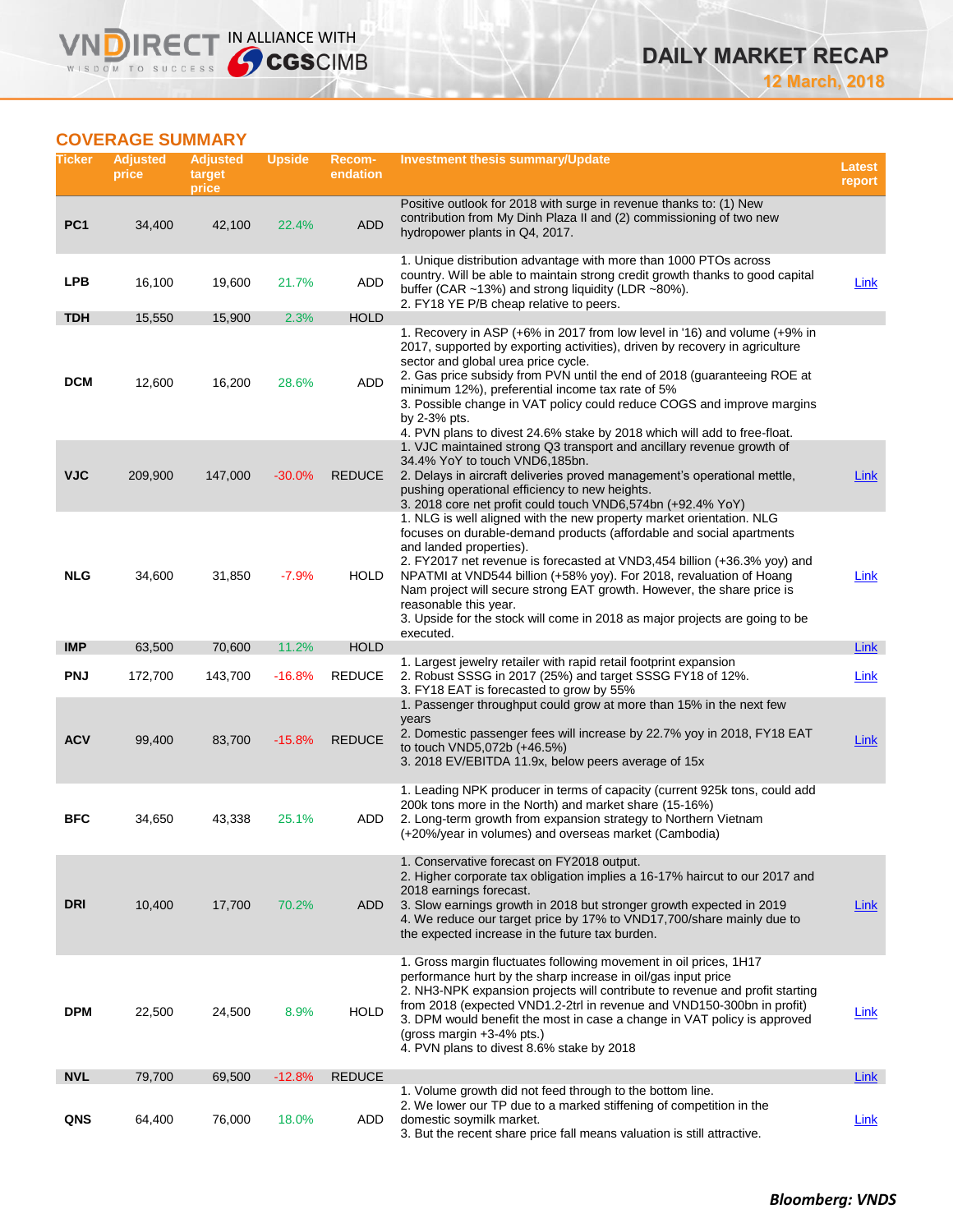# **DAILY MARKET RECAP**

**12 March, 2018**

| Ticker     | <b>Adjusted</b><br>price | <b>Adjusted</b><br>target<br>price | <b>Upside</b> | <b>Recom-</b><br>endation | Investment thesis summary/Update                                                                                                                                                                                                                                                                                                                                                                                                                                                                                                                                                                                  | <b>Latest</b><br>report |
|------------|--------------------------|------------------------------------|---------------|---------------------------|-------------------------------------------------------------------------------------------------------------------------------------------------------------------------------------------------------------------------------------------------------------------------------------------------------------------------------------------------------------------------------------------------------------------------------------------------------------------------------------------------------------------------------------------------------------------------------------------------------------------|-------------------------|
| <b>SBV</b> | 33,900                   | 44,100                             | 30.1%         | <b>ADD</b>                | 1. The new factory launch will be behind schedule.<br>2. We revise up our DCF-based target price by 5% to VND44,100                                                                                                                                                                                                                                                                                                                                                                                                                                                                                               | Link                    |
| <b>CTG</b> | 33,450                   | 20,700                             | $-38.1%$      | <b>REDUCE</b>             |                                                                                                                                                                                                                                                                                                                                                                                                                                                                                                                                                                                                                   |                         |
| <b>ACB</b> | 48,600                   | 29,800                             | $-38.7%$      | <b>REDUCE</b>             |                                                                                                                                                                                                                                                                                                                                                                                                                                                                                                                                                                                                                   |                         |
| <b>DPR</b> | 40,500                   | 51,900                             | 28.1%         | ADD                       | 1. ASP will stay at high levels in 4Q 2017 and FY2018.<br>2. Surge in 2018 disposal earnings given spike in 9M 2017 rubber wood<br>price.<br>3. Tapping volume rise and disposals to drive FY2018 EAT growth                                                                                                                                                                                                                                                                                                                                                                                                      | <u>Link</u>             |
| <b>LTG</b> | 44,000                   | 66,270                             | 50.6%         | ADD                       | 1. All segments apart from CPC grew in 3Q.<br>2. CPC segment's 22% YoY drop in sales 3Q was an aberration.<br>3. Booming rice exports to China and Philippines should boost Agrifood<br>sales.<br>4. For 2017, we raise our net sales forecast by 7.6% but lower our net profit<br>forecast by 8.7% as a result of a 0.8bps decrease in our forecasted gross<br>margin.<br>5. For 2018, we expect a 7.1% growth in top line to touch VND8,781bn and<br>a 18.4% growth in bottom line to touch VND517bn.                                                                                                           | <b>Link</b>             |
| <b>VCB</b> | 72,000                   | 43,100                             | $-40.1%$      | <b>REDUCE</b>             |                                                                                                                                                                                                                                                                                                                                                                                                                                                                                                                                                                                                                   |                         |
| <b>MBB</b> | 33,800                   | 38,600                             | 14.2%         | <b>HOLD</b>               | 1. MBB is looking to push fee income through bancassurance and<br>internet/mobile banking.<br>2. High loan growth to be supported by sufficient capital and funding.<br>3. MBB still trades at a discount to peers.                                                                                                                                                                                                                                                                                                                                                                                               | Link                    |
| <b>VSC</b> | 45,000                   | 62,300                             | 38.4%         | ADD                       | 1. 9M2017 revenue reached VND959bn (+21.9% YoY) and net profit<br>touched VND190bn (+0.4% YoY).<br>2. VSC will boost VGP capacity by a third to 800,000 TEU by 2019 through<br>the additional of a new quay crane and a back-end logistics center which is<br>75% complete at the moment.<br>3. 2018 net profit expected to soar to VND360bn (+34.8% YoY).<br>4. Valuation is attractive due to the foreign investors' sell off over the last<br>few weeks. VSC is currently trading at 12M EV/EBITDA 5.6x, well below<br>the peer average of 6.7x.                                                               | Link                    |
| <b>VPB</b> | 62,900                   | 53,400                             | $-15.1%$      | <b>REDUCE</b>             | 1. VPB delivered ROA of 1.9% and ROE of 24.8% in FY16, the highest<br>returns-on-capital among local peers and impressive even in a regional<br>context.<br>2. FY16 NIM of 7.7% was driven by a shift in loan mix towards higher<br>yielding segments, such as consumer finance, retail, household and micro-<br>SME loans.<br>3. Strong topline growth in FY14-16, complemented by an improvement in<br>operational efficiency on continued investments into technology.<br>4. We expect strong earnings growth in FY17-20F with forecasted net profit<br>CAGR of 25.6% and sustained high average ROE of 22.7%. | <b>Link</b>             |
| <b>TCM</b> | 27,100                   | 29,300                             | 8.1%          | HOLD                      | 1. FY17 earnings to surge by 87% on core business recovery, declining<br>revenue contribution from low margin yarn segment and land sales.<br>2. We expect healthy sales growth to be sustained into 2018 on continued<br>strength in garment sales and fabric capacity expansion<br>3. Reported earnings to fall, however, due to lack of one-time gains.<br>4. TCM is trading at a FY18F forward PE of 7.7x which is roughly in line<br>with the sector average.                                                                                                                                                | Link                    |
| <b>GMD</b> | 32,500                   | 37,500                             | 15.4%         | <b>ADD</b>                | 1. Capacity constraints and tariff pressure due to continued financial<br>pressures in the global shipping industry have led to subdued topline<br>growth so far this year.<br>2. NDP will be the main growth engine for 2018 and beyond as designed<br>capacity skyrockets from 600,000 TEU pa in 2018 to 1.9mn TEU pa by<br>2022.<br>3. GMD is resuming the Gemalink deep water port project.<br>4. Valuation is more than fair as the stock trades at a TTM EV/EBITDA of<br>16.1x, a huge premium to the peer average of 6.7x.                                                                                 | <b>Link</b>             |

**VNDIRECT IN ALLIANCE WITH**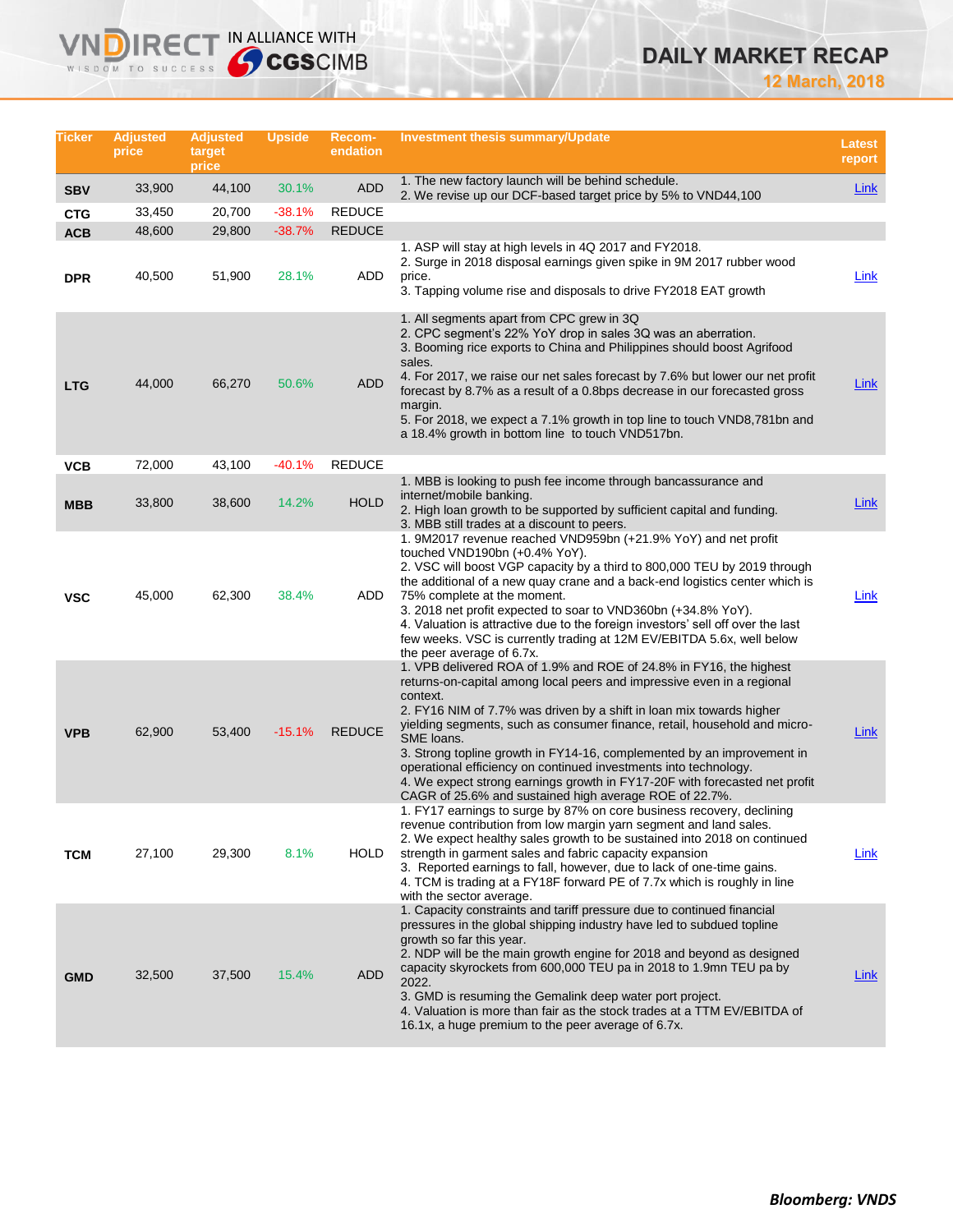# **MARKET MOVEMENTS**

WISDOM TO SUCCESS

D

|              |                    |      |         | <b>VND</b>   |
|--------------|--------------------|------|---------|--------------|
| Last         | Cha                | %chq | Vol.    | <b>Index</b> |
| <b>Price</b> |                    |      |         | impact       |
| 6,900        | 450                | 7.0  | 6,620   | 0.005        |
| 2,920        | 190                | 7.0  | 369,740 | 0.010        |
| 22,400       | 1,450              | 6.9  | 1.04MLN | 0.066        |
| 11,600       | 750                | 6.9  | 33,670  | 0.005        |
| 5,880        | 380                | 6.9  | 30,320  | 0.001        |
|              | <b>Top gainers</b> |      |         |              |

IRECT IN ALLIANCE WITH

| <b>Top losers</b> |        |          |        |        | <b>VND</b>   |
|-------------------|--------|----------|--------|--------|--------------|
| <b>Ticker</b>     | Last   | Cha      | %chq   | Vol.   | <b>Index</b> |
|                   | Price  |          |        |        | impact       |
| <b>TMT</b>        | 8,000  | $-600$   | $-7.0$ | 7,300  | $-0.008$     |
| <b>SVT</b>        | 6,420  | $-480$   | $-7.0$ | 500    | $-0.002$     |
| <b>APC</b>        | 57,900 | $-4.300$ | $-6.9$ | 46,180 | $-0.019$     |
| <b>KPF</b>        | 32,500 | $-2,400$ | $-6.9$ | 23,870 | $-0.015$     |
| <b>MCP</b>        | 25,150 | $-1,850$ | $-6.9$ | 530    | $-0.010$     |

|               | <b>Top index movers</b> |       |      |         |              |  |  |  |  |  |
|---------------|-------------------------|-------|------|---------|--------------|--|--|--|--|--|
| <b>Ticker</b> | Last                    | Cha   | %chq | Vol.    | <b>Index</b> |  |  |  |  |  |
|               | <b>Price</b>            |       |      |         | impact       |  |  |  |  |  |
| <b>GAS</b>    | 116,200                 | 4,200 | 3.8  | 504.770 | 2.944        |  |  |  |  |  |
| <b>BID</b>    | 38,600                  | 1,350 | 3.6  | 2.01MLN | 1.690        |  |  |  |  |  |
| <b>CTG</b>    | 33,450                  | 1,050 | 3.2  | 9.13MLN | 1.432        |  |  |  |  |  |
| <b>VCB</b>    | 72,000                  | 1,000 | 1.4  | 2.90MLN | 1.318        |  |  |  |  |  |
| <b>MSN</b>    | 95,200                  | 1,100 | 1.2  | 191,140 | 0.466        |  |  |  |  |  |

| <b>VND</b><br><b>Top index laggers</b> |              |          |        |         |              |  |  |  |  |
|----------------------------------------|--------------|----------|--------|---------|--------------|--|--|--|--|
| <b>Ticker</b>                          | Last         | Cha      | %chq   | Vol.    | <b>Index</b> |  |  |  |  |
|                                        | <b>Price</b> |          |        |         | impact       |  |  |  |  |
| VIC                                    | 100,000      | $-3,500$ | $-3.4$ | 4.16MLN | $-3.381$     |  |  |  |  |
| <b>VNM</b>                             | 206,000      | $-2,000$ | $-1.0$ | 828,230 | $-1.063$     |  |  |  |  |
| <b>PLX</b>                             | 82,400       | $-1,600$ | $-1.9$ | 507,620 | $-0.758$     |  |  |  |  |
| <b>VPB</b>                             | 62,900       | $-1,000$ | $-1.6$ | 7.52MLN | $-0.548$     |  |  |  |  |
| <b>NVL</b>                             | 79,700       | $-900$   | $-1.1$ | 3.68MLN | $-0.212$     |  |  |  |  |

|               | <b>Top active volume</b> |          |        |              | <b>VND</b>   |
|---------------|--------------------------|----------|--------|--------------|--------------|
| <b>Ticker</b> | Last                     | Cha      | %chq   | Vol.         | <b>Index</b> |
|               | <b>Price</b>             |          |        |              | impact       |
| <b>STB</b>    | 15,950                   | 550      |        | 3.6 17.25MLN | 0.380        |
| <b>CTG</b>    | 33,450                   | 1,050    | 3.2    | 9.13MLN      | 1.432        |
| IDI           | 15,100                   | 500      | 3.4    | 8.73MLN      | 0.033        |
| <b>VPB</b>    | 62,900                   | $-1,000$ | $-1.6$ | 7.52MLN      | $-0.548$     |
| <b>MBB</b>    | 33,800                   | 300      | 0.9    | 6.58MLN      | 0.199        |

| <b>Viet</b>        |              |       |         |         |              |                    |              | <b>HNX</b> |         |        |            |
|--------------------|--------------|-------|---------|---------|--------------|--------------------|--------------|------------|---------|--------|------------|
| <b>Top gainers</b> |              |       |         |         | <b>VND</b>   | <b>Top gainers</b> |              |            |         |        | <b>VND</b> |
| Ticker             | Last         | Chg   | $%$ chg | Vol.    | <b>Index</b> | Ticker             | Last         | Chg        | $%$ chg | Vol.   | Index      |
|                    | <b>Price</b> |       |         |         | impact       |                    | <b>Price</b> |            |         |        | impact     |
| <b>RIC</b>         | 6,900        | 450   | 7.0     | 6,620   | 0.005        | <b>KHS</b>         | 14,300       | 1.300      | 10.0    | 1,500  | 0.000      |
| <b>VOS</b>         | 2,920        | 190   | 7.0     | 369.740 | 0.010        | <b>KST</b>         | 16,500       | 1,500      | 10.0    | 100    | 0.000      |
| ANV                | 22,400       | 1,450 | 6.9     | 1.04MLN | 0.066        | <b>NDN</b>         | 13,400       | 1,200      | 9.8     | .22MLN | 0.000      |
| C47                | 11,600       | 750   | 6.9     | 33.670  | 0.005        | <b>BED</b>         | 34,000       | 3,000      | 9.7     | 600    | 0.000      |
| NAV                | 5,880        | 380   | 6.9     | 30,320  | 0.001        | V12                | 10,400       | 900        | 9.5     | 500    | 0.000      |
|                    |              |       |         |         |              |                    |              |            |         |        |            |

| <b>Top losers</b> |              |          |         |        | <b>VND</b> | <b>Top losers</b> |              |          |         |         | <b>VND</b> |
|-------------------|--------------|----------|---------|--------|------------|-------------------|--------------|----------|---------|---------|------------|
| Ticker            | Last         | Chg      | $%$ chg | Vol.   | Index      | Ticker            | Last         | Chg      | %chq    | Vol.    | Index      |
|                   | <b>Price</b> |          |         |        | impact     |                   | <b>Price</b> |          |         |         | impact     |
| тмт               | 8,000        | $-600$   | $-7.0$  | ,300   | $-0.008$   | VE9               | 8,100        | $-900$   | $-10.0$ | 269.400 | 0.000      |
| SVT               | 6,420        | $-480$   | $-7.0$  | 500    | $-0.002$   | <b>SPP</b>        | 8,400        | $-900$   | $-9.7$  | 500     | 0.000      |
| APC               | 57.900       | $-4,300$ | $-6.9$  | 46.180 | $-0.019$   | SDU               | 11,300       | $-1.200$ | $-9.6$  | 100     | 0.000      |
| KPF               | 32,500       | $-2,400$ | $-6.9$  | 23,870 | $-0.015$   | <b>POT</b>        | 17,700       | $-1,800$ | $-9.2$  | 3,000   | 0.000      |
| MCP               | 25,150       | $-1,850$ | $-6.9$  | 530    | $-0.010$   | <b>MST</b>        | 3,100        | $-300$   | -8.8    | 697,500 | 0.000      |
|                   |              |          |         |        |            |                   |              |          |         |         |            |

| <b>VND</b><br><b>Top index movers</b> |                      |       |         |         |                 | <b>Top index movers,</b> |                      |       |      |              | <b>VND</b>             |
|---------------------------------------|----------------------|-------|---------|---------|-----------------|--------------------------|----------------------|-------|------|--------------|------------------------|
| Ticker                                | Last<br><b>Price</b> | Chg   | $%$ chg | Vol.    | Index<br>impact | Ticker                   | Last<br><b>Price</b> | Chg   | %chq | Vol.         | <b>Index</b><br>impact |
| GAS                                   | 116,200              | 4.200 | 3.8     | 504.770 | 2.944           | ACB                      | 48,600               | 1.800 | 3.9  | 4.94MLN      | 1.508                  |
| <b>BID</b>                            | 38,600               | 1,350 | 3.6     | 2.01MLN | 1.690           | <b>SHB</b>               | 12,700               | 300   |      | 2.4 14.62MLN | 0.334                  |
| CTG                                   | 33.450               | 1,050 | 3.2     | 9.13MLN | 1.432           | <b>NVB</b>               | 8,300                | 200   | 2.5  | 206,600      | 0.062                  |
| <b>VCB</b>                            | 72,000               | 1,000 | 1.4     | 2.90MLN | 1.318           | <b>NDN</b>               | 13,400               | 1,200 | 9.8  | 1.22MLN      | 0.044                  |
| MSN                                   | 95.200               | 1,100 | 1.2     | 191.140 | 0.466           | HUT                      | 9,000                | 200   | 2.3  | .98MLN       | 0.038                  |

|            | <b>VND</b><br><b>Top index laggers</b> |          |        |         |                        |            | Top index laggers    |          |         |               | <b>VND</b>             |
|------------|----------------------------------------|----------|--------|---------|------------------------|------------|----------------------|----------|---------|---------------|------------------------|
| Ticker     | Last<br><b>Price</b>                   | Chg      | %chq   | Vol.    | <b>Index</b><br>impact | Ticker     | Last<br><b>Price</b> | Chg      | $%$ chg | Vol.          | <b>Index</b><br>impact |
| VIC        | 100.000                                | $-3,500$ | $-3.4$ | 4.16MLN | $-3.381$               | vcs        | 245,500              | $-2,500$ | -1.0    | 61.900        | $-0.054$               |
| <b>VNM</b> | 206,000                                | $-2,000$ | $-1.0$ | 828,230 | $-1.063$               | <b>NTP</b> | 65,500               | $-1.500$ | $-2.2$  | 33.700        | $-0.051$               |
| <b>PLX</b> | 82.400                                 | $-1,600$ | $-1.9$ | 507.620 | $-0.758$               | <b>SLS</b> | 139.000              | $-9.200$ | $-6.2$  | 27.400        | $-0.049$               |
| VPB        | 62,900                                 | $-1,000$ | $-1.6$ | 7.52MLN | $-0.548$               | <b>OCH</b> | 5,400                | $-500$   | $-8.5$  | 138,900       | $-0.049$               |
| NVL        | 79.700                                 | $-900$   | $-1.1$ | 3.68MLN | $-0.212$               | VCG        | 23,600               | $-400$   | -1.7    | <b>.36MLN</b> | $-0.048$               |

| Top active volume |                      |          |                  |              | <b>VND</b>             | <b>Top active volume</b> |                      |       |         |              | <b>VND</b>                                                                                                                                                                                                                                                                                                                                                                           |
|-------------------|----------------------|----------|------------------|--------------|------------------------|--------------------------|----------------------|-------|---------|--------------|--------------------------------------------------------------------------------------------------------------------------------------------------------------------------------------------------------------------------------------------------------------------------------------------------------------------------------------------------------------------------------------|
| Ticker            | Last<br><b>Price</b> | Cha      | %chq             | Vol.         | <b>Index</b><br>impact | Ticker                   | Last<br><b>Price</b> | Chg   | $%$ chg | Vol.         | <b>Index</b><br>impact                                                                                                                                                                                                                                                                                                                                                               |
| STB               | 15.950               | 550      |                  | 3.6 17.25MLN | 0.380                  | <b>SHB</b>               | 12.700               | 300   |         | 2.4 14.62MLN | 0.000                                                                                                                                                                                                                                                                                                                                                                                |
| <b>CTG</b>        | 33.450               | 1,050    | 3.2 <sub>2</sub> | 9.13MLN      | 1.432                  | <b>ACB</b>               | 48,600               | 1.800 | 3.9     | 4.94MLN      | 0.000                                                                                                                                                                                                                                                                                                                                                                                |
| IDI               | 15.100               | 500      | 3.4              | 8.73MLN      | 0.033                  | <b>PVS</b>               | 23,800               | 100   | 0.4     | 3.29MLN      | 0.000                                                                                                                                                                                                                                                                                                                                                                                |
| <b>VPB</b>        | 62,900               | $-1,000$ | $-1.6$           | 7.52MLN      | $-0.548$               | <b>PIV</b>               | 5,600                | 200   | 3.7     | 3.26MLN      | 0.000                                                                                                                                                                                                                                                                                                                                                                                |
| MBB               | 33,800               | 300      | 0.9              | 6.58MLN      | 0.199                  | PVI                      | 38,400               | -700  | -1.8    | 2.86MLN      | 0.000                                                                                                                                                                                                                                                                                                                                                                                |
|                   |                      |          |                  |              |                        |                          |                      |       |         |              | $\overline{A}$ $\overline{A}$ $\overline{A}$ $\overline{A}$ $\overline{A}$ $\overline{A}$ $\overline{A}$ $\overline{A}$ $\overline{A}$ $\overline{A}$ $\overline{A}$ $\overline{A}$ $\overline{A}$ $\overline{A}$ $\overline{A}$ $\overline{A}$ $\overline{A}$ $\overline{A}$ $\overline{A}$ $\overline{A}$ $\overline{A}$ $\overline{A}$ $\overline{A}$ $\overline{A}$ $\overline{$ |

*12-Mar Source: Bloomberg*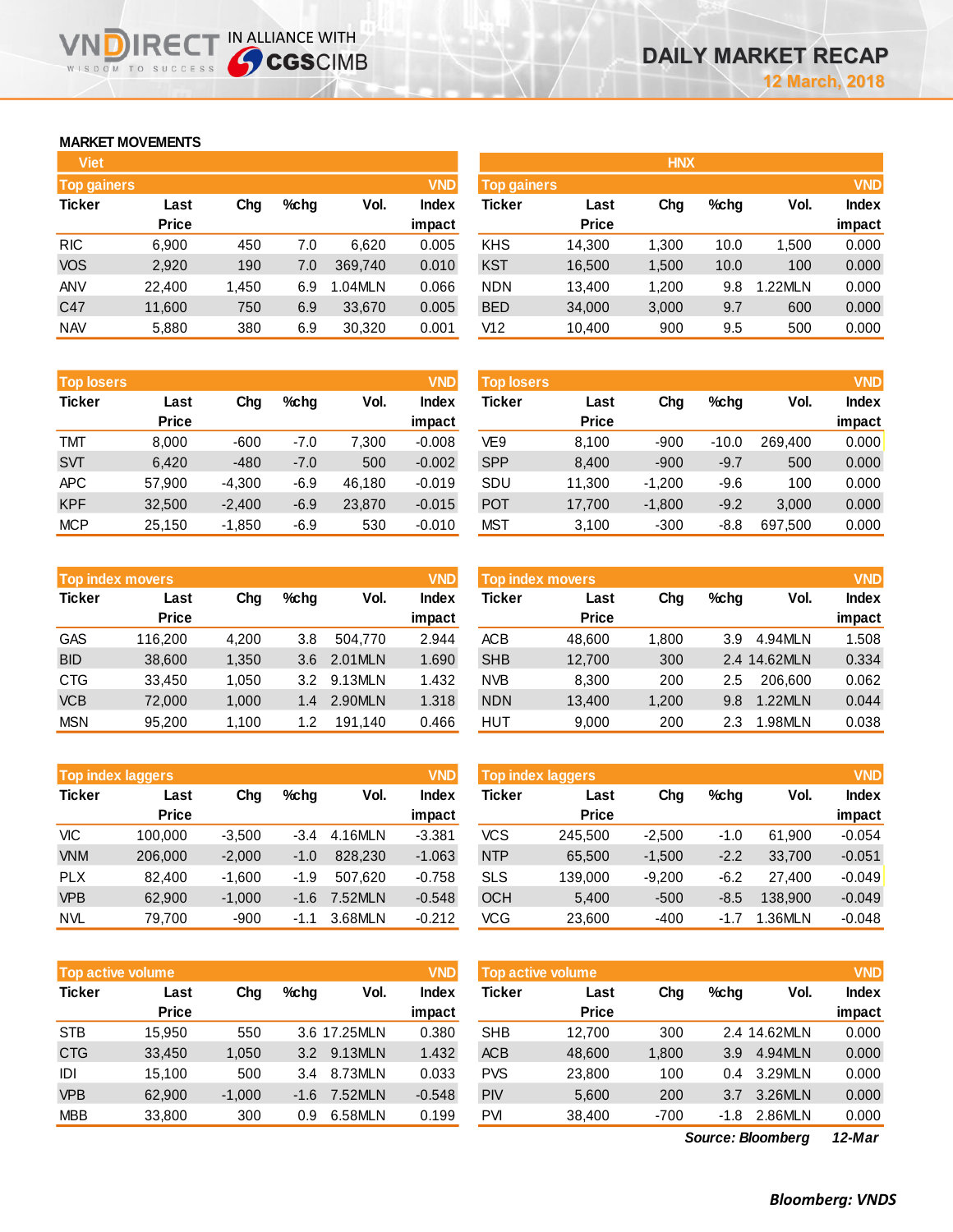# **FOREIGN ACTIVITIES**

**NDIRED** WISDOM TO SUCCESS

**THE IN ALLIANCE WITH<br>
CGSCIMB** 

| Volume (Mn'shs)       | <b>HOSE</b> | d/d      | <b>HNX</b> | d/d       | Value (VND'bn)        | <b>HOSE</b> | d/d      | <b>HNX</b> | d/d      |
|-----------------------|-------------|----------|------------|-----------|-----------------------|-------------|----------|------------|----------|
| <b>BUY</b>            | 29.1        | 45.3%    | 1.2        | $-32.0\%$ | <b>BUY</b>            | 1.458.3     | 26.3%    | 18.0       | -48.3%   |
| % of market           | 12.0%       |          | 1.9%       |           | % of market           | 19.8%       |          | 1.7%       |          |
| <b>SELL</b>           | 16.6        | $-19.5%$ | 0.9        | -40.6%    | <b>SELL</b>           | 781.4       | $-36.4%$ | 19.7       | $-39.2%$ |
| % of market           | 6.9%        |          | 1.3%       |           | % of market           | 10.6%       |          | 1.9%       |          |
| <b>NET BUY (SELL)</b> | 12.48       |          | 0.4        |           | <b>NET BUY (SELL)</b> | 677.0       |          | (1.7)      |          |

*Source: HSX, HNX*



| 2018 ACCUMULATION |  |
|-------------------|--|

| Volume (MIn'shs)      |          | HOSE % of 2017 |        |       | HNX % of 2017 Value (VND'bn) |          | <b>HOSE % of 2017</b> | <b>HNX</b> | $%$ of 2017 |
|-----------------------|----------|----------------|--------|-------|------------------------------|----------|-----------------------|------------|-------------|
| <b>BUY</b>            | 0.69.0 ا | 30.1%          | 92.2   | 23.0% | <b>BUY</b>                   | 55.253.9 | 32.7%                 | 2.019.2    | 24.2%       |
| % of market           | 9.4%     |                | 2.8%   |       | % of market                  | 17.0%    |                       | 1.2%       |             |
| <b>SELL</b>           | 839.6    | 25.8%          | 109.8  | 27.0% | <b>SELL</b>                  | 45.158.3 | 31.2%                 | 2.531.4    | 29.4%       |
| % of market           | 7.4%     |                | 3.3%   |       | % of market                  | 13.9%    |                       | 1.5%       |             |
| <b>NET BUY (SELL)</b> | 229.5    |                | (17.6) |       | <b>NET BUY (SELL)</b>        | 10,096   |                       | (512.3)    |             |

*Source: HSX, HNX*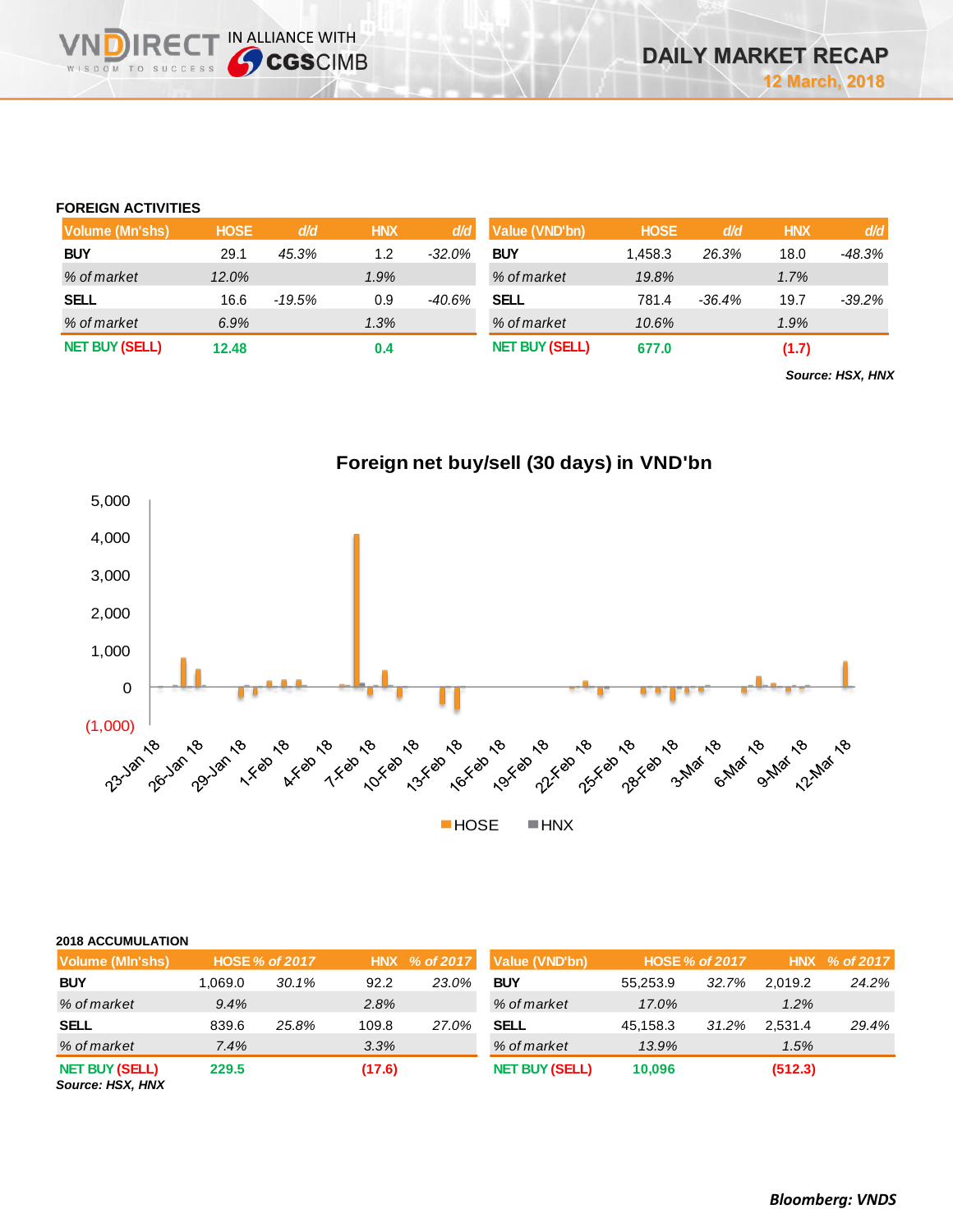## **FOREIGN ACTIVITIES**

**VNDIRECT IN ALLIANCE WITH** 

|               |                                      | <b>HOSE</b> |         |       |               |               |                               | <b>HNX</b> |         |       |               |
|---------------|--------------------------------------|-------------|---------|-------|---------------|---------------|-------------------------------|------------|---------|-------|---------------|
|               | <b>Top buy by foreigners (value)</b> |             |         |       | <b>VND'bn</b> |               | Top buy by foreigners (value) |            |         |       | <b>VND'bn</b> |
| <b>Ticker</b> | Last                                 | Chg         | $%$ chg | Value | Index         | <b>Ticker</b> | Last                          | Chg        | %chg    | Value | <b>Index</b>  |
|               | <b>Price</b>                         |             |         |       | impact        |               | <b>Price</b>                  |            |         |       | impact        |
| <b>PDR</b>    | 41.000                               | 1.500       | 3.80    | 374.3 | 0.122         | <b>PVS</b>    | 23,800                        | 100        | 0.42    | 7.5   | 0.000         |
| <b>VRE</b>    | 55,800                               | 100         | 0.18    | 290.8 | 0.070         | <b>SHB</b>    | 12,700                        | 300        | 2.42    | 4.6   | 0.000         |
| VIC           | 100.000                              | $-3,500$    | $-3.38$ | 157.0 | $-3.381$      | <b>HUT</b>    | 9,000                         | 200        | 2.27    | 2.1   | 0.000         |
| <b>VNM</b>    | 206.000                              | $-2,000$    | $-0.96$ | 141.8 | $-1.063$      | <b>VGC</b>    | 22,700                        | $-300$     | $-1.30$ | 0.9   | 0.000         |
| <b>MSN</b>    | 95,200                               | 1,100       | 1.17    | 63.6  | 0.466         | <b>KVC</b>    | 2,800                         | 100        | 3.70    | 0.5   | 0.000         |

|               | Top sell by foreigners (value) |          |         |       | <b>VND'bn</b>   | Top sell by foreigners (value) |                      |          |         |       |                        |
|---------------|--------------------------------|----------|---------|-------|-----------------|--------------------------------|----------------------|----------|---------|-------|------------------------|
| <b>Ticker</b> | Last<br><b>Price</b>           | Chg      | $%$ chg | Value | Index<br>impact | Ticker                         | Last<br><b>Price</b> | Chg      | %chg    | Value | <b>Index</b><br>impact |
|               |                                |          |         |       |                 |                                |                      |          |         |       |                        |
| <b>VRE</b>    | 55,800                         | 100      | 0.18    | 163.7 | 0.070           | VGC                            | 22,700               | $-300$   | $-1.30$ | 9.9   | 0.000                  |
| <b>VNM</b>    | 206.000                        | $-2,000$ | $-0.96$ | 147.1 | $-1.063$        | <b>MAS</b>                     | 79,000               | $-1,000$ | $-1.25$ | 4.0   | 0.000                  |
| <b>VCB</b>    | 72.000                         | 1,000    | 1.41    | 66.3  | 1.318           | <b>DNP</b>                     | 19.000               | $-500$   | $-2.56$ | 1.0   | 0.000                  |
| <b>VPB</b>    | 62,900                         | $-1,000$ | $-1.56$ | 56.4  | $-0.548$        | VIT                            | 13,300               | $-300$   | $-2.21$ | 0.7   | 0.000                  |
| <b>PNJ</b>    | 172.700                        | $-1,200$ | $-0.69$ | 37.2  | $-0.048$        | <b>BVS</b>                     | 18.700               | 100      | 0.54    | 0.7   | 0.000                  |

|               | <b>VND'bn</b><br>Top net buy by foreigners (value) |          |         |       |                 |            | Top net buy by foreigners (value) |          |         |       |                        |  |
|---------------|----------------------------------------------------|----------|---------|-------|-----------------|------------|-----------------------------------|----------|---------|-------|------------------------|--|
| <b>Ticker</b> | Last<br><b>Price</b>                               | Chg      | %chq    | Value | Index<br>impact | Ticker     | Last<br><b>Price</b>              | Chg      | %chg    | Value | <b>Index</b><br>impact |  |
| <b>PDR</b>    | 41.000                                             | 1.500    | 3.80    | 374.3 | 0.122           | <b>PVS</b> | 23.800                            | 100      | 0.42    | 7.5   | 0.000                  |  |
| <b>VIC</b>    | 100.000                                            | $-3,500$ | $-3.38$ | 144.3 | $-3.381$        | <b>SHB</b> | 12,700                            | 300      | 2.42    | 4.6   | 0.000                  |  |
| <b>VRE</b>    | 55.800                                             | 100      | 0.18    | 127.0 | 0.070           | <b>HUT</b> | 9.000                             | 200      | 2.27    | 2.1   | 0.000                  |  |
| <b>HPG</b>    | 62,000                                             | 500      | 0.81    | 36.6  | 0.278           | <b>KVC</b> | 2.800                             | 100      | 3.70    | 0.3   | 0.000                  |  |
| <b>MSN</b>    | 95.200                                             | 1.100    | 1.17    | 36.1  | 0.466           | <b>DHT</b> | 65.600                            | $-1.100$ | $-1.65$ | 0.2   | 0.000                  |  |

|                  | Top net sell by foreigners (value) |          |         |         | <b>VND'bn</b>   | Top net sell by foreigners (value), |                      | <b>VND'bn</b> |         |         |                        |
|------------------|------------------------------------|----------|---------|---------|-----------------|-------------------------------------|----------------------|---------------|---------|---------|------------------------|
| <b>Ticker</b>    | Last<br><b>Price</b>               | Chg      | %chq    | Value   | Index<br>impact | <b>Ticker</b>                       | Last<br><b>Price</b> | Chg           | %chg    | Value   | <b>Index</b><br>impact |
| <b>VCB</b>       | 72.000                             | 1,000    | 1.41    | -51.3   | 1.318           | VGC                                 | 22.700               | $-300$        | $-1.30$ | $-8.94$ | 0.000                  |
| <b>DXG</b>       | 34.700                             | $-1,300$ | $-3.61$ | $-24.5$ | $-0.144$        | <b>MAS</b>                          | 79,000               | $-1,000$      | $-1.25$ | $-3.70$ | 0.000                  |
| <b>HSG</b>       | 23,550                             | $-750$   | $-3.09$ | $-22.4$ | $-0.096$        | <b>DNP</b>                          | 19.000               | $-500$        | $-2.56$ | $-1.04$ | 0.000                  |
| <b>HDB</b>       | 42.500                             | 0        | 0.00    | $-17.5$ | 0.000           | VIT                                 | 13.300               | $-300$        | $-2.21$ | $-0.70$ | 0.000                  |
| N <sub>T</sub> 2 | 29,300                             | $-300$   | $-1.01$ | $-14.7$ | $-0.032$        | <b>DBC</b>                          | 24,500               | $-100$        | $-0.41$ | $-0.55$ | 0.000                  |

*12-Mar-18*

*Source: Bloomberg, HOSE, HNX*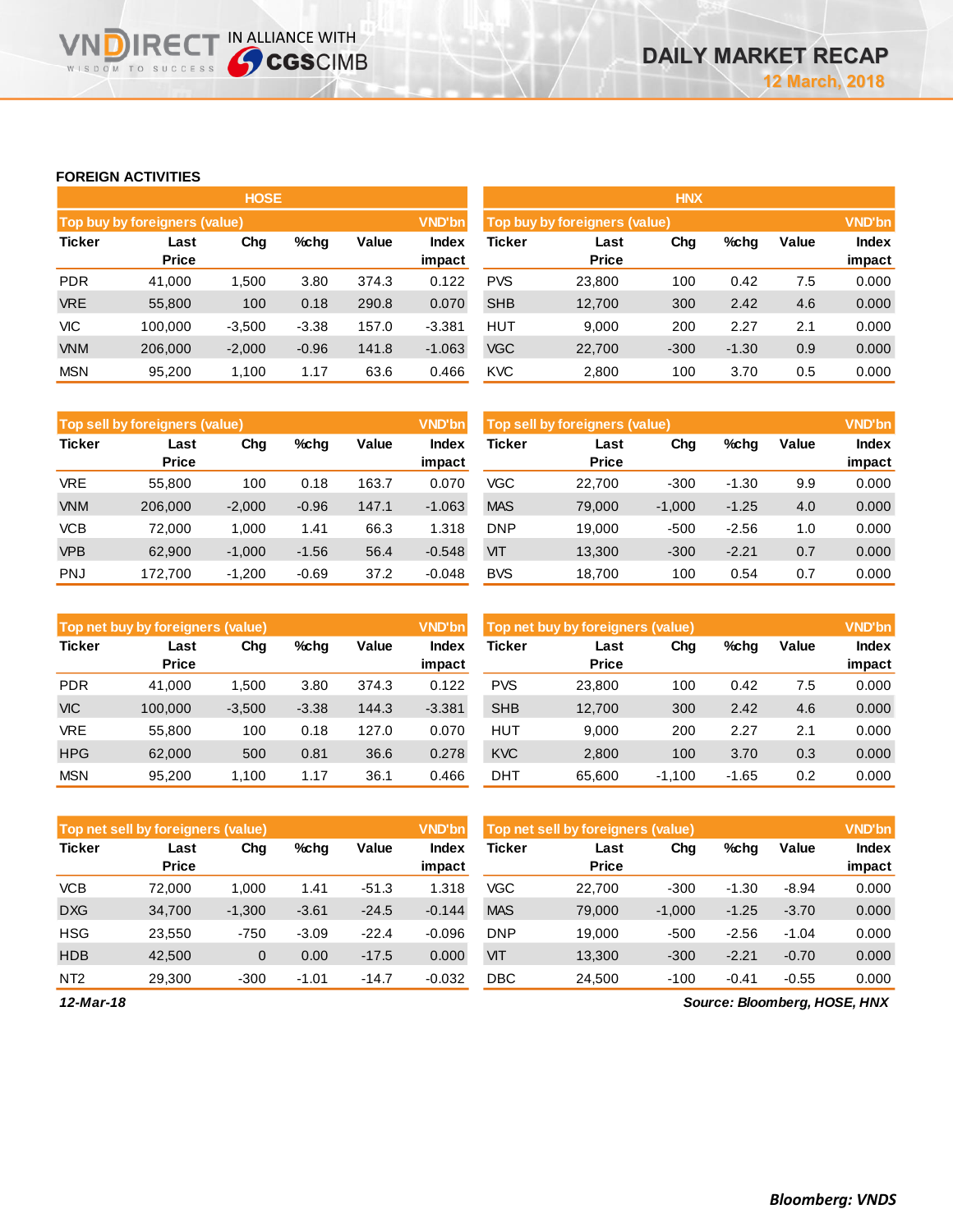# **TOP 60 MARKET CAP STOCKS SNAPSHOT ON HOSE**

**IRECT IN ALLIANCE WITH** 

n

WISDOM TO SUCCESS

| No. Ticker             | <b>Price</b>     |             | Price change (%) |                |                |                |               |              | Mkt. Cap Outs. Vol. Float ratio Avail. Fil Ave. daily vol. | P/E                       | P/B          | <b>ROE</b>   | <b>ROA</b>   |
|------------------------|------------------|-------------|------------------|----------------|----------------|----------------|---------------|--------------|------------------------------------------------------------|---------------------------|--------------|--------------|--------------|
|                        | <b>VND</b>       | 1M          | 3M               | 6M             | <b>US\$mln</b> | <b>MIn'shs</b> | $\frac{9}{6}$ |              | $% (30 \, \text{days-shs})$                                | $\boldsymbol{\mathsf{x}}$ | $\pmb{\chi}$ | $\%$         | $\%$         |
| 1 VNM VM               | 206,000          | 7.3         | 5.9              | 39.1           | 13,136         | 1,451          | 44.4          | 40.3         | 786,621                                                    | 32.4                      | 12.8         | 40.5         | 32.2         |
| 2 VIC VM               | 100,000          | 19.6        | 40.4             | 102.8          | 11,590         | 2,638          | 49.3          | 18.6         | 2,504,543                                                  | 42.1                      | 7.9          | 15.8         | 2.3          |
| 3 VCB VM               | 72,000           | 13.4        | 61.1             | 89.2           | 11,382         | 3,598          | 22.9          | 9.2          | 2,727,034                                                  | 28.5                      | 4.8          | 17.8         | 1.0          |
| 4 GAS VM               | 116,200          | 12.3        | 33.6             | 76.1           | 9,772          | 1,914          | 4.2           | 45.6         | 958,604                                                    | 23.6                      | 5.4          | 23.8         | 16.2         |
| 5 SAB VM               | 220,200          | $-5.5$      | $-29.6$          | $-21.6$        | 6,205          | 641            | 10.4          | 39.3         | 111,593                                                    | 30.0                      | 10.3         | 38.6         | 23.5         |
| 6 BID VM               | 38,600           | 11.7        | 60.2             | 88.3           | 5,798          | 3,419          | 4.4           | 27.3         | 2,949,000                                                  | 19.1                      | 2.9          | 15.6         | 0.6          |
| 7 CTG VM               | 33,450           | 27.7        | 56.3             | 79.4           | 5,472          | 3,723          | 15.8          | 0.0          | 9,756,365                                                  | 16.8                      | 2.0          | 12.0         | 0.7          |
| 8 VREVM                | 55,800           | 16.9        | 21.3             | <b>N/A</b>     | 4,661          | 1,901          | 100.0         | 16.9         | 3,757,435                                                  | 52.6                      | 4.1          | 9.0          | 5.6          |
| 9 MSN VM               | 95,200           | 12.0        | 31.9             | 72.8           | 4,382          | 1,047          | 36.3          | 20.0         | 735,929                                                    | 34.1                      | 6.7          | 20.6         | 4.5          |
| 10 PLX VM              | 82,400           | 5.8         | 28.5             | 22.1           | 4,196          | 1,159          | 6.3           | 10.2         | 1,263,797                                                  | 27.4                      | 4.7          | 17.2         | 5.7          |
| 11 VJC VM              | 209,900          | 6.6         | 57.3             | 120.1          | 4,163          | 451            | 60.8          | 3.5          | 1,020,111                                                  | 33.7                      | 19.5         | 68.7         | 14.3         |
| 12 VPB VM              | 62,900           | 13.9        | 62.5             | 68.4           | 4,138          | 1,497          | 89.9          | 0.0          | 4,500,483                                                  | 13.8                      | 3.2          | 26.9         | 2.5          |
| 13 HPG VM              | 62,000           | 5.4         | 56.2             | 74.9           | 4,132          | 1,517          | 58.9          | 9.5          | 7,639,007                                                  | 11.2                      | 2.9          | 30.8         | 18.6         |
| 14 ROS VM              | 138,600          | $-7.6$      | $-4.5$           | 21.6           | 2,881          | 473            | 27.0          | 47.1         | 1,108,032                                                  | 77.4                      | 11.5         | 16.0         | 9.1          |
| 15 MBB VM              | 33,800           | 9.4         | 40.8             | 54.3           | 2,696          | 1,816          | 49.7          | 0.0          | 6,728,857                                                  | 17.3                      | 2.2          | 13.2         | 1.2          |
| 16 BVHVM               | 84,600           | 15.1        | 47.1             | 49.5           | 2,529          | 680            | 29.1          | 23.9         | 501,756                                                    | 37.7                      | 4.1          | 10.7         | 1.9          |
| 17 NVL VM              | 79,700           | 0.9         | 27.5             | 31.1           | 2,285          | 653            | 32.7          | 43.1         | 2,614,479                                                  | 24.0                      | 4.1          | 18.7         | 4.7          |
| 18 HDB VM              | 42,500           | $-8.6$      | <b>N/A</b>       | <b>N/A</b>     | 1,832          | 981            | 100.0         | 4.1          | 3,829,557                                                  | 21.8                      | 3.0          | 14.9         | 1.0          |
| 19 MWG VM              | 117,000          | 2.7         | $-7.5$           | 4.5            | 1,660          | 323            | 76.7          | 0.0          | 509,088                                                    | 16.3                      | 6.3          | 45.3         | 11.7         |
| 20 FPT VM              | 61,400           | 7.5         | 14.3             | 27.7           | 1,432          | 531            | 71.8          | 0.0          | 2,476,978                                                  | 12.0                      | 2.9          | 27.9         | 10.7         |
| 21 BHN VM              | 140,000          | $-5.6$      | 6.4              | 42.4           | 1,426          | 232            | 0.9<br>94.6   | 31.4         | 10,339<br>19,164,440                                       | 43.3                      | 5.5<br>1.2   | 13.0         | 7.8          |
| 22 STB VM<br>23 SSIVM  | 15,950<br>38,400 | 0.3<br>14.3 | 28.1<br>45.2     | 39.3<br>55.5   | 1,264<br>843   | 1,804<br>500   | 57.5          | 13.5<br>47.4 | 7,136,148                                                  | 24.5<br>16.2              | 2.2          | 5.1<br>14.9  | 0.3<br>7.3   |
| 24 EIB VM              | 15,200           | 1.3         | 22.1             | 24.6           | 821            | 1,229          | 75.6          | 0.0          | 976,115                                                    | 22.7                      | 1.3          | 5.9          | 0.6          |
| 25 PNJ VM              | 172,700          | 11.4        | 39.8             | 57.6           | 820            | 108            | 64.3          | 0.0          | 357,950                                                    | 24.5                      | 6.8          | 28.9         | 16.4         |
| 26 KDH VM              | 35,800           | 14.0        | 28.5             | 47.8           | 610            | 388            | 61.1          | 0.4          | 387,151                                                    | 20.2                      | 2.3          | 11.7         | 5.8          |
| 27 CTD VM              | 175,800          | $-6.3$      | $-19.4$          | $-15.9$        | 605            | 78             | 89.2          | 4.3          | 279,290                                                    | 8.6                       | 1.8          | 23.2         | 11.9         |
| 28 DHG VM              | 98,700           | 0.4         | $-8.4$           | $-6.9$         | 567            | 131            | 31.8          | 1.9          | 262,671                                                    | 22.6                      | 4.7          | 20.4         | 16.0         |
| 29 REE VM              | 39,900           | 3.6         | 3.9              | 11.5           | 544            | 310            | 68.2          | 0.0          | 1,329,723                                                  | 9.0                       | 1.5          | 18.1         | 10.7         |
| 30 VCIVM               | 90,400           | 13.0        | 26.4             | 61.4           | 477            | 120            | 95.7          | 9.5          | 115,616                                                    | 16.4                      | 7.8          | 31.9         | 12.1         |
| 31 DXG VM              | 34,700           | 15.7        | 80.7             | 83.6           | 462            | 303            | 71.8          | 8.2          | 4,143,176                                                  | 13.9                      | 2.8          | 21.3         | 9.5          |
| 32 GEX VM              | 35,900           | 17.7        | <b>N/A</b>       | <b>N/A</b>     | 421            | 267            | 71.6          | 34.7         | 1,304,420                                                  | 14.6                      | 2.5          | 18.0         | 6.7          |
| 33 SBT VM              | 17,000           | $-5.0$      | $-18.1$          | $-42.2$        | 416            | 557            | 60.8          | 39.7         | 5,785,722                                                  | 13.7                      | 1.3          | 7.6          | 3.3          |
| 34 GMD VM              | 32,500           | $-4.0$      | $-4.6$           | $-6.6$         | 412            | 288            | 59.6          | 0.0          | 1,307,695                                                  | 16.7                      | 1.5          | 8.1          | 4.7          |
| 35 HCM VM              | 71,400           | $-13.6$     | 35.5             | 87.2           | 406            | 130            | 38.0          | 41.5         | 542,510                                                    | 16.7                      | 3.5          | 17.8         | 10.6         |
| 36 PDR VM              | 41,000           | 11.1        | 22.4             | 43.9           | 400            | 222            | 38.3          | 47.3         | 1,482,665                                                  | 22.5                      | 3.5          | 16.3         | 4.3          |
| 37 DPM VM              | 22,500           | 2.5         | 7.1              | $-1.1$         | 387            | 391            | 35.2          | 26.4         | 1,484,249                                                  | 14.7                      | 1.1          | 8.7          | 7.0          |
| 38 NT2 VM              | 29,300           | $-5.5$      | $-10.0$          | 17.2           | 371            | 288            | 32.1          | 26.8         | 266,890                                                    | 10.6                      | 1.7          | 16.1         | 7.1          |
| 39 CII VM              | 34,200           | 0.3         | 0.6              | 5.1            | 370            | 246            | 69.6          | 11.9         | 1,247,881                                                  | 5.7                       | 1.7          | 35.8         | 9.8          |
| 40 HSG VM              | 23,550           | 2.4         | $-0.2$           | $-17.2$        | 362            | 350            | 56.6          | 21.9         | 3,363,026                                                  | 6.7                       | 1.6          | 28.8         | 7.9          |
| 41 PVD VM              | 21,500           | 1.2         | 3.6              | 61.0           | 362            | 383            | 48.1          | 25.1         | 3,542,962                                                  | 465.6                     | 0.6          | 0.2          | 0.1          |
| 42 KDC VM              | 39,900           | $-5.0$      | 3.1              | $-3.6$         | 361            | 206            | 44.5          | 36.4         | 379,012                                                    | 14.6                      | 1.3          | 9.2          | 6.0          |
| 43 PAN VM              | 68,000           |             | 33.3 100.6       | 78.9           | 359            | 120            | 60.2          | 58.7         | 229,382                                                    | 20.1                      | 2.9          | 14.7         | 7.6          |
| 44 TCH VM              | 21,600           | 0.5         | $-10.0$          | 37.6           | 335            | 353            | 51.2          | 47.0         | 1,793,765                                                  | 16.2                      | 1.7          | 10.7         | 10.3         |
| 45 HNG VM              | 8,300            | 33.4        | $-14.4$          | $-7.4$         | 323            | 887            | 44.8          | 41.0         | 4,039,464                                                  | 5.9                       | 0.6          | 10.3         | 3.2          |
| 46 DCM VM              | 12,600           | 1.6         | 1.6              | $-6.3$         | 293            | 529            | 24.4          | 45.4         | 1,645,337                                                  | 11.7                      | 1.1          | 9.6          | 5.0          |
| 47 HAG VM              | 7,090            | 15.3        | $-3.0$           | $-14.2$        | 289            | 927            | 61.3          | 36.7         | 10,132,300                                                 | 8.2                       | 0.5          | 5.1          | 1.4          |
| 48 DIG VM              | 27,600           | 22.1        | 31.4             | 78.1           | 289            | 238            | 84.6          | 4.5          | 3,850,384                                                  | 72.0                      | 2.2          | 3.2          | 1.6          |
| 49 NLG VM              | 34,600           | 13.8        | 27.7             | 38.3           | 287            | 189            | 58.3          | 0.0          | 514,448                                                    | 11.3                      | 2.0          | 18.8         | 7.6          |
| 50 BMP VM              | 78,500           | $-7.6$      | $-10.2$          | 10.9           | 282            | 82             | 61.8          | 57.0         | 602,023                                                    | 13.6                      | 2.6          | 18.3         | 15.5         |
| 51 KBC VM              | 13,250           | 6.0         | $-0.7$           | $-12.0$        | 273            | 470            | 75.2          | 25.7         | 3,566,385                                                  | 10.6                      | 0.8          | 7.3          | 3.8          |
| 52 PPC VM              | 18,800           | $-0.5$      | $-7.8$           | $-7.4$         | 265            | 321            | 24.6          | 32.0         | 190,732                                                    | 3.6                       | 1.0          | 32.1         | 18.1         |
| 53 VND VM              | 27,000           | 21.4        | 67.3             | 70.5           | 257            | 216            | 99.5          | 1.0          | 2,287,167                                                  | 11.7                      | 2.3          | 20.8         | 7.6          |
| 54 HT1 VM              | 14,500           | 0.0         | $-12.9$          | $-8.2$         | 243            | 382            | 20.0          | 41.9         | 365,391                                                    | 11.7                      | 1.1          | 10.0         | 4.3          |
| 55 PME VM              | 83,500           | 1.8         | 5.7              | <b>N/A</b>     | 239            | 65             | 99.0          | 0.0          | 15,601                                                     | 19.0                      | 3.2          | 19.7         | 16.0         |
| 56 HBC VM<br>57 PVT VM | 41,700<br>18,650 | 9.7         | $-14.7$          | $-31.6$        | 238<br>231     | 130<br>281     | 56.2<br>48.9  | 26.8<br>16.3 | 1,703,352<br>932,468                                       | 6.3                       | 2.4          | 44.5         | 6.8          |
| 58 TLG VM              | 100,800          | 3.0<br>1.0  | 9.7<br>0.8       | 26.4<br>$-0.1$ | 224            | 51             | 26.7          | 72.1         | 1,696                                                      | 12.4<br>21.1              | 1.4<br>4.7   | 11.7<br>23.6 | 4.6          |
| 59 VHC VM              | 54,400           | 4.6         | 2.8              | 20.9           | 221            | 92             | 28.0          | 65.0         | 240,772                                                    | 8.4                       | 1.7          | 22.4         | 18.0<br>12.5 |
| 60 VCF VM              | 185,000          | $-2.6$      | $-28.8$          | $-6.9$         | 216            | 27             | 0.6           | 48.5         | 1,895                                                      | 13.2                      | 6.4          | 25.5         | 11.1         |
|                        |                  |             |                  |                |                |                |               |              | <b>Source: Bloomberg</b>                                   |                           |              | 12-Mar       |              |